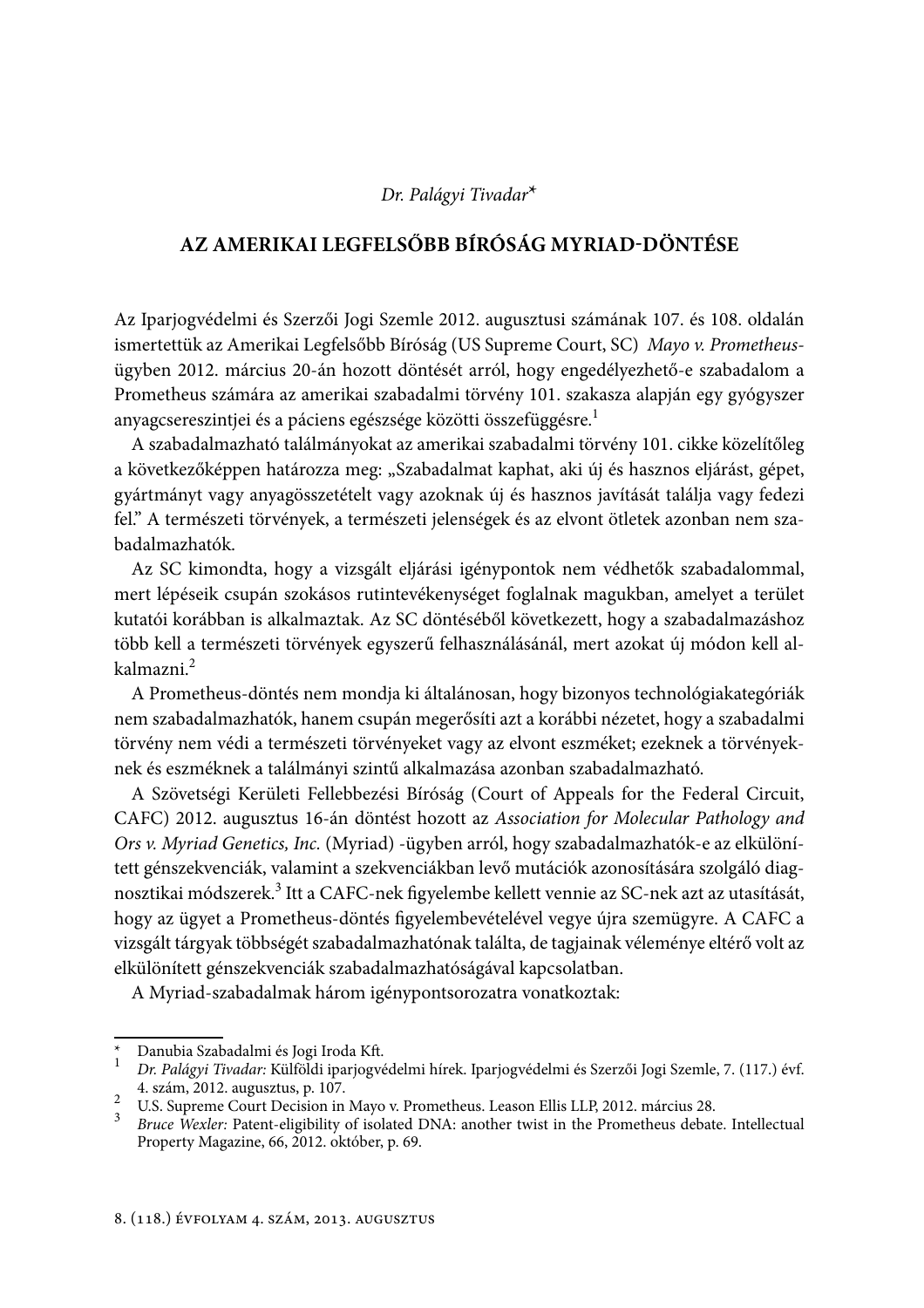1. "Elkülönített", bizonyos rákfajtákra hajlamosító BRCA-génekre és azok mutációira vonatkozó készítményigénypontok.

2. Lehetséges rákgyógyszerek "szkrínelésére" vonatkozó eljárásigénypont, amely szerint a sejteket tenyésztik, majd mérik növekedési sebességüket, és összehasonlítást végeznek a gyógyszer jelenlétében vagy távollétében.

3. Eljárásigénypontok, amelyek szerint egy szabadalom génszekvenciáját "analizálják" vagy "összehasonlítják" egy normál szekvenciával, és így azonosítanak bizonyos rákfajtákra vonatkozó hajlamot.

A legkisebb ellentmondás azokkal az eljárásigénypontokkal kapcsolatban merült fel, amelyek szerint egy páciens génszekvenciáját analizálják vagy összehasonlítják egy normál szekvenciával, és így azonosítják a bizonyos rákfajtákra vonatkozó hajlamot. A CAFC úgy találta, hogy ezek az igénypontok "nem különböztethetők meg" a Prometheus-ügyben nem szabadalmazhatónak minősített igénypontoktól, és valóban kevesebb átalakító fizikai lépést tartalmaztak. Ebben mind a három bíró egyetértett.

A lehetséges rákgyógyszerek "szkrínelési" eljárására vonatkozó eljárásigénypont szabadalmazhatóságával kapcsolatban szintén mindhárom bíró egyetértett. Arra a tényre támaszkodtak, hogy az igénypont tartalmaz lépéseket gazdasejtek/őssejtek tenyésztésére, amelyeket egy átalakított génnel transzformálnak lehetséges rákgyógyszer jelenlétében vagy távollétében. A CAFC szerint ez nem természeti törvény, hanem inkább egy korábban nem létezett új, ember által készített sejtforma létrehozása. A kiegészítő összehasonlító és elemző lépések nem tették a tárgyat nem szabadalmazhatóvá. Így a CAFC tekintetbe vette a Prometheus-ügyben az SC által adott figyelmeztetést, amely szerint önmagában semmi rossz sincs abban, ha egy igénypontba egy természeti törvényt is beiktatnak, feltéve, hogy az igénypont ténylegesen alkalmazza is ezt a törvényt.

A CAFC véleménye megoszlott az elkülönített DNS-szekvenciák szabadalmazhatóságával kapcsolatban. Ezek az igénypontok két alcsoportra voltak feloszthatók: a) szintetikus cDNS-ekre és b) elkülönített DNS-szekvenciákra, amelyek alakilag azonosak az emberi testben levő szekvenciákkal, kivéve azokat a szerkezeti változásokat, amelyek akkor jönnek létre, amikor elkülönítik őket a nagyobb DNS-szálból. A cDNS-ek olyan molekulák, amelyeket az ember szintetizál olyan hírvivő ribonukleinsavból (mRNS), amelynek a szerkezete eltér az emberi testben található bármelyik DNS-szekvenciától. A cDNS-ek fizikai tulajdonságokkal, így stabilitással rendelkeznek, ellentétben az mRNS-sel, és olyan területeken használhatók fel, ahol a humán DNS nem, ideértve azt a képességüket, hogy egy sejtben olyan proteint tudnak expresszálni, amilyet a sejt rendes körülmények között nem állít elő. Így a CAFC elutasította azt az érvet, hogy egy új és ember által előállított szerkezet (cDNS) nem szabadalmazható, ha "sugallatot" kap egy természetes terméktől (mRNS).

A három bíró egyetértett abban, hogy a cDNS-ek szabadalmazhatók. Nem voltak azonban azonos véleményen az olyan elkülönített DNS-szekvenciák szabadalmazhatóságáról, amelyek egyébként azonosak az emberi testben levő szekvenciákkal, kivéve azokat a szerke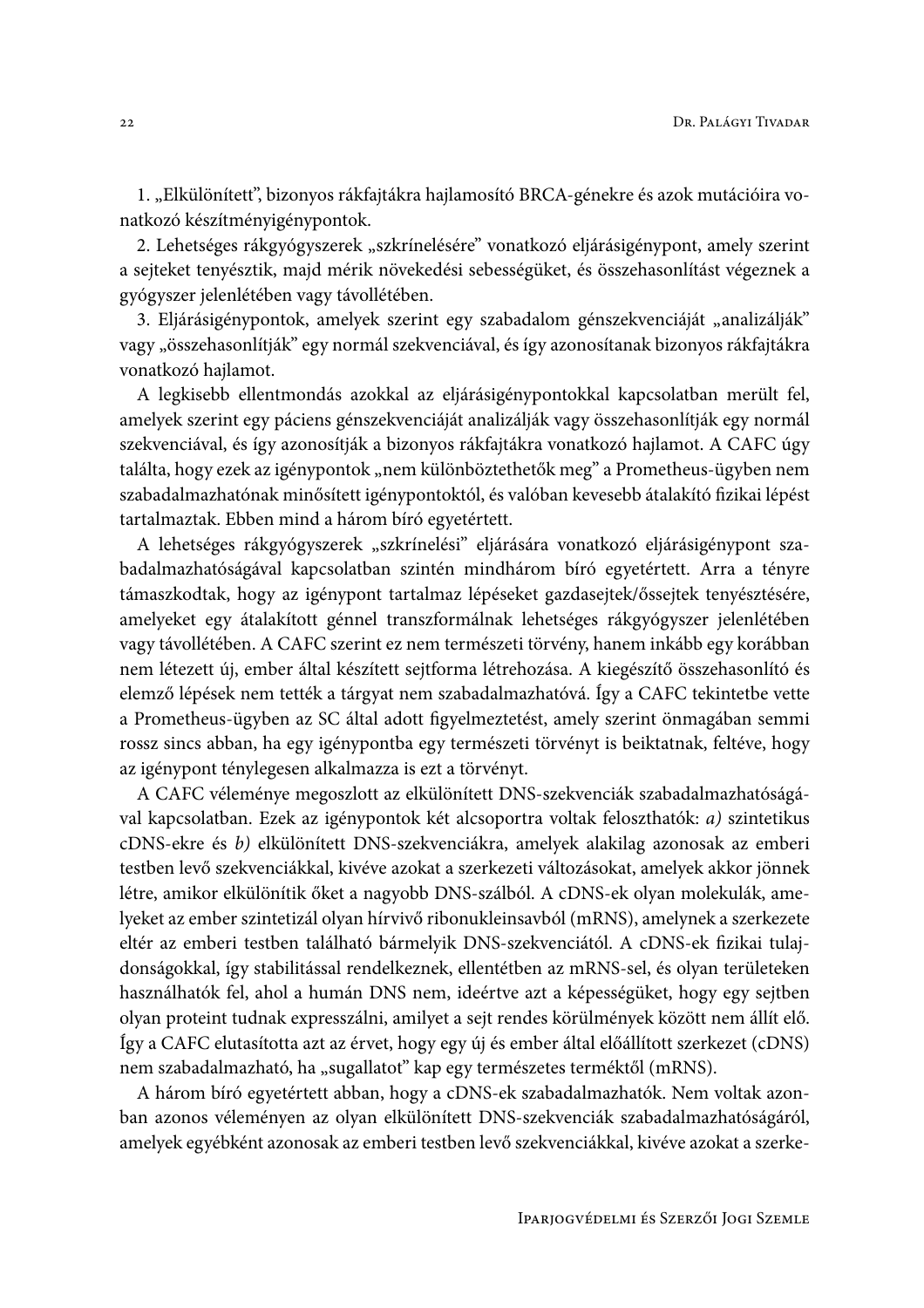zeti változásokat, amelyek akkor következnek be, amikor eltávolítják őket a nagyobb DNSszálakról. Lourie bíró, aki kémiai végzettséggel és ipari kutatói tapasztalatokkal is rendelkezik, elfogadta, hogy az elkülönített DNS jelentősen különbözik attól, ami a természetben előfordul, mert a kovalens kötések elszakadása miatt más molekula keletkezett, mint a humán DNS. A másik két bíró nem osztotta ezt a nézetet, de elfogadták, hogy a szerkezeti különbség a hasznosság növeléséhez vezet. Emellett azt is figyelembe vették, hogy az Egyesült Államok Szabadalmi és Védjegyhivatala (United States Patent and Trandemark Office, USPTO) már több ezer szabadalmat adott ilyen tárgyú találmányokra.

A bírák egyetértettek abban, hogy a természeti törvények, a természeti jelenségek és az elvont ötletek nem szabadalmazhatók, és hogy ez a kizárás vonatkozik még a szellemi folyamatokra és a természeti képződményekre is. Részletesen tanulmányozták az SC által 1980ban hozott Diamond v. Chakrabarty-döntést, ahol az SC megállapította, hogy bizonyos baktériumok szabadalmazhatók. Ezek ember által előállított, genetikusan négy különböző DNS-plazmiddal megváltoztatott baktériumok voltak, ahol a négy plazmid a nyersolaj négy különböző komponensének a lebontását tette lehetővé.

A CAFC-nek ez a döntése a korábbi Prometheus-döntéssel együtt továbbra is lehetővé tette elkülönített génszekvenciák szabadalmazását, ha azok különböznek a természetben előfordulótól (a Myriad-döntés szerint ez a feltétel teljesült), és ha olyan célok elérésére alkalmasak, amelyekre a humán DNS alkalmatlan.

A Myriad tudomást szerzett arról, hogy genetikai diagnosztikai és tanácsadó szolgáltatások, így például a Pennsylvania Egyetem Genetikai Diagnosztikai Laboratóriuma BRCA1szkrínelést alkalmaz. Ezért bitorlási pereket indított, amelyek alapján a bíróság 2008-ban megállapította, hogy a Myriadnak kizárólagos joga van BRCA1-próbákat végezni. Ezek után a pennsylvaniai és további laboratóriumok és kutatók 2012-ben beperelték a Myriadot, és 2012-ben kérték az SC-t, változtassa meg a CAFC döntését, amely megerősítette a Myriad igénypontjainak a szabadalmazhatóságát.

Az American Civil Liberties Union (ACLU) 2013. január 23-án kelt beadványában azt kérte az SC-től, hogy helyezze hatályon kívül a CAFC-nek az elkülönített DNS-molekulák szabadalmazhatóságát kimondó döntését. Az ACLU kifogásolta a Myriadnak azt az érvelését, hogy egy gén emberi találmánnyá válik, amikor eltávolítják az emberi testből. "Ilyen okoskodással a testből elkülönített vese vagy a fáktól elkülönített levél is szabadalmazható lenne, ami ellenkezik a józan ésszel, valamint a természet képződményeinek és törvényeinek régóta fennálló szabadalmazási tilalmával" – mondta a beadvány.<sup>4</sup>

A Myriad 2013. március 7-én nyújtotta be válasznyilatkozatát az SC-nél. Szakmai körökben azt várták, hogy az SC az ügyet 2013 októberében vagy azt követően fogja meghallgatni.

 $\overline{4}$ ACLU files Supreme Court brief in Myriad case. World Intellectual Property Review, 2013. március 6.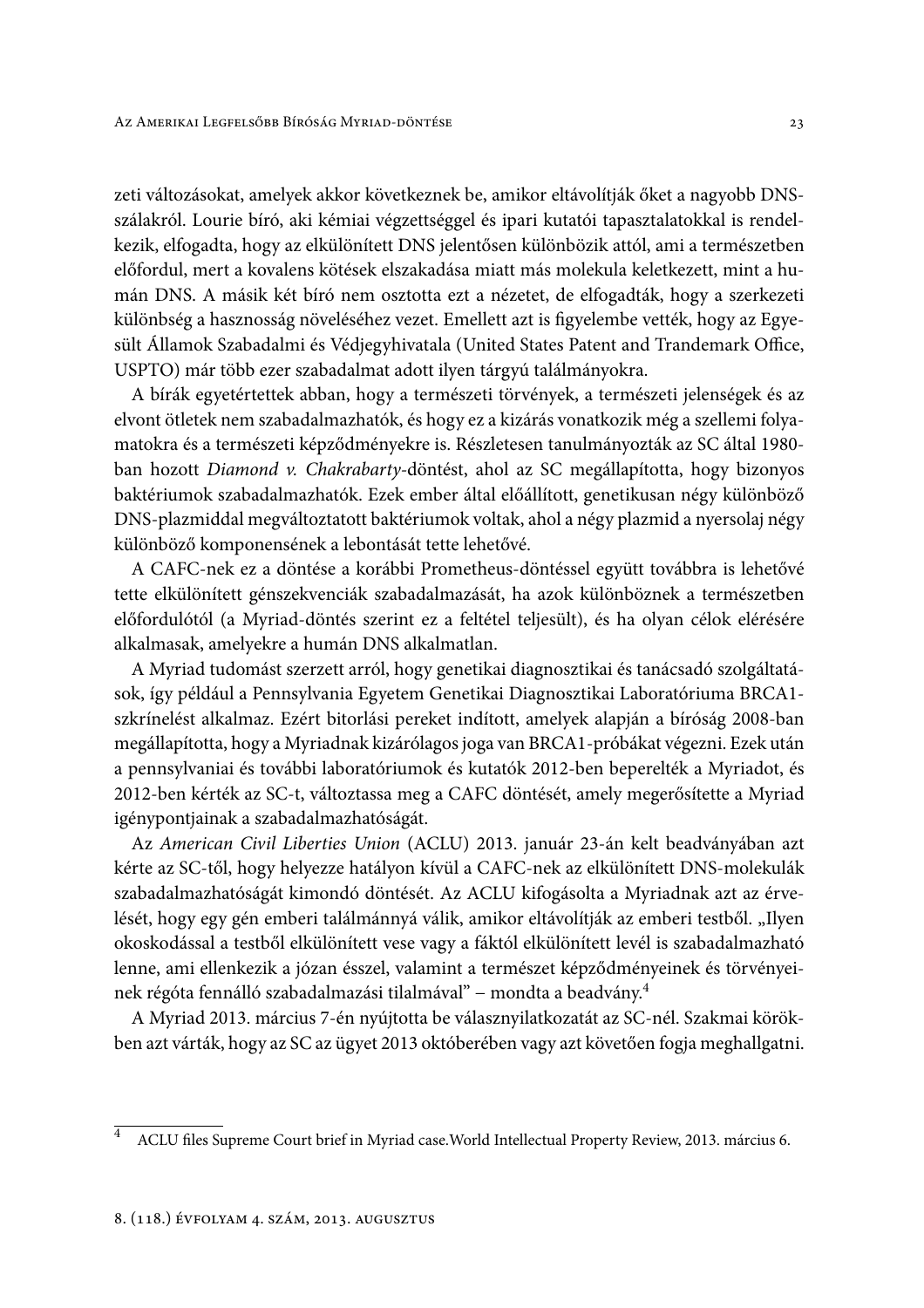Ezért meglepetést keltett, hogy már 2013. június 13-án döntést hozott az ügyben.<sup>5</sup> Az SC döntésében megkísérelte meghatározni, hogy a génszekvenciák vonatkozásában mi szabadalmazható és mi nem. A döntés érvénytelenítette a Myriad 5 747 282 sz., 5 693 473 sz. és 5 837 492 sz. amerikai szabadalmának azokat az igénypontjait, amelyek a 17. kromoszómán elhelyezkedő, proteint kódoló BRCA1 gén DNS-szekvenciáira vonatkoztak. Ezzel az SC olyan precedenst állított fel, amely kétségtelenül széles körű befolyást fog gyakorolni a szellemitulajdon-jogokra általában és különösen a biotechnológiai iparra.

Az SC-nek lényegileg két kérdésben kellett döntenie: 1. a szabadalmi törvény 101. cikke alapján szabadalmazható-e egy természetben előforduló DNS-szegmens annak következtében, hogy elválasztják a humán genom maradékától; és 2. a szabadalmi törvény 101. cikke alapján szabadalmazható-e egy szintetikusan előállított cDNS, amely ugyanazt a proteinkódoló információt tartalmazza, mint a természetes DNS, azonban nem tartalmazza a DNSszegmensnek azokat a részeit, amelyek nem kódolnak proteineket. Az SC azt is megállapította, hogy a természetben előforduló DNS-sel ellentétben a hírvivő RNS-ből (mRNS) szintetikusan előállított cDNS (complementary DNA) az amerikai szabadalmi törvény 101. cikke alapján szabadalmazható.<sup>6</sup>

Az SC döntése azt is megjegyezte, hogy a Myriad igénypontjai nincsenek kémiai kompozícióként kifejezve, és semmiképpen sem vonatkoznak olyan kémiai változásokra, amelyek egy DNS konkrét szakaszának elkülönítését eredményezik. Ehelyett az igénypontok olyan genetikai információra irányulnak, amely a BRCA1 és a BRCA2 génben van kódolva. Ezért az SC elutasította azt az álláspontot, hogy a genomból a BRCA DNS egyszerű kivágása indokolja a szabadalmi oltalmat.

Döntésének meghozatalakor az SC vizsgálta a Myriad által tett lépéseket, és megjegyezte: "Kétségtelen, hogy a Myriad nem hozott létre vagy változtatott meg olyan genetikai információt, amely a BRCA1 és a BRCA2 génben van kódolva. A nukleotidok helye és sorrendje a természetben már létezett, mielőtt a Myriad azokat megtalálta. A Myriad a DNS genetikai szerkezetét sem hozta létre vagy változtatta meg; fő tevékenysége az volt, hogy feltárta ezeknek a géneknek a pontos helyét és genetikai szekvenciáját, és ez lehetővé tette számára, hogy e gének mutációinak a kimutatásával meg tudja állapítani egy páciens rákban való megbetegedésének a kockázatát."

Az SC azt a következtetést vonta le, hogy "a Myriad egy fontos és hasznos gént talált, azonban ennek a génnek a környező genetikai anyagtól való elkülönítése nem feltalálói tevékenység."7

 $\overline{5}$ David E. Schwartz: U.S. Supreme Court releases Myriad Isolated DNA unpatentable. Association of Corporate Counsel, Lexology, 2013. június 13.

US Supreme Court strikes Myriad blow. World Intellectual Property Review, 2013. június 25.

Myriad: Reversing Decades of USPTO Practice. Finnegan, Farabow, Garrett & Donner, LLP, , 2013. június 14.: www.finnigan.com/MyriadReversingDacadesofUSTOPractice/.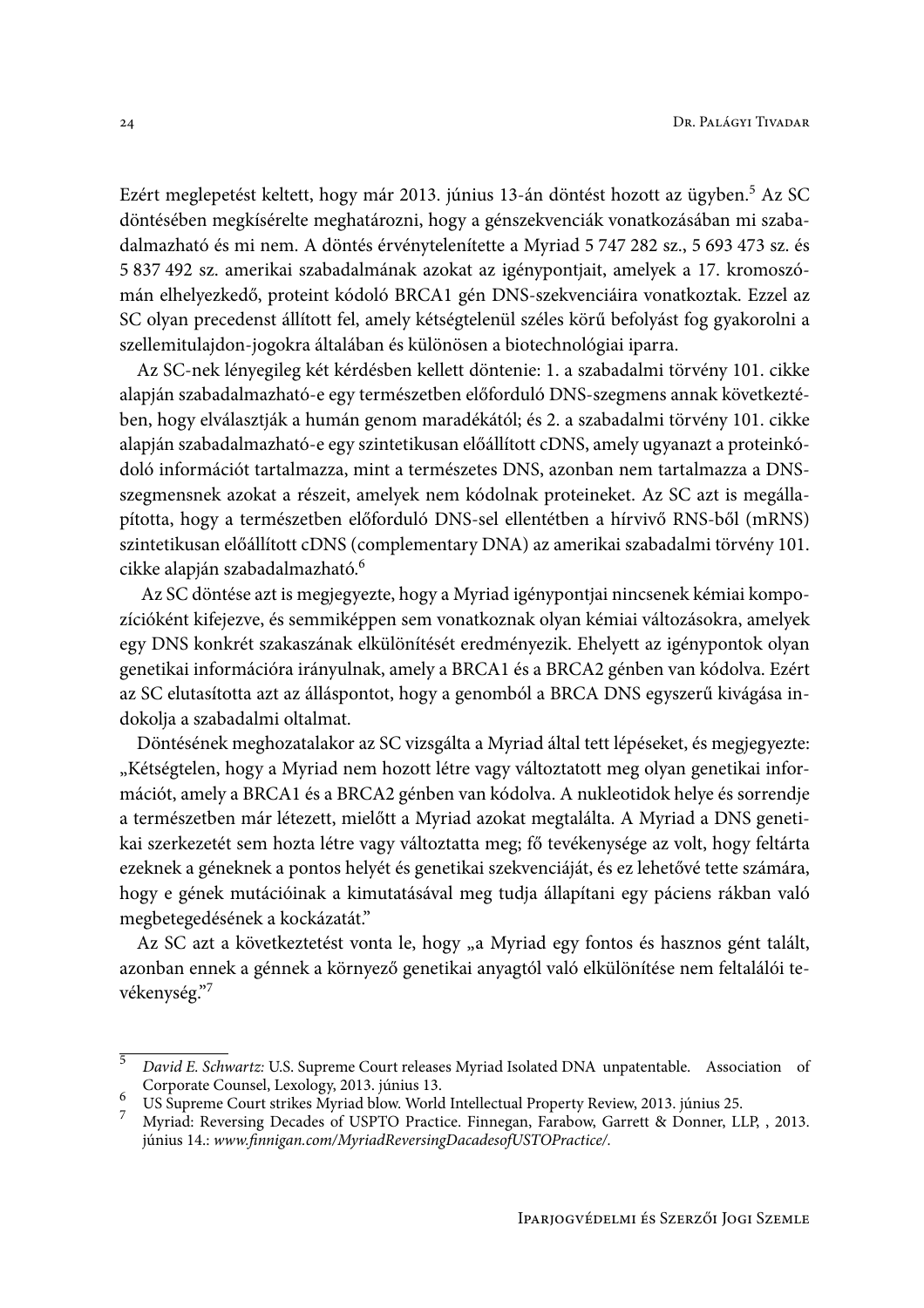Az SC könnyen jutott arra a következtetésre, hogy a cDNS szabadalmazható, mert a természetben nem fordul elő, csupán kódoló szekvenciákat tartalmaz intronok nélkül, és így nem tekinthető a természetben előforduló molekulának. Az intronok kiküszöbölése által a laboratóriumi szakember kétségtelenül valami újat állított elő a cDNS létrehozásakor.

Az SC két igényponttípust vizsgált meg.<sup>8</sup> Az első típusú igénypontok BRCA polipeptideket kódoló elkülönített natúr vagy genomikus DNS-re vonatkoztak, vagyis olyan DNS-re, amelyet kémiai kötések felszakításával különítettek el a humán genomtól. Az SC megállapította, hogy egy természetben előforduló gén vagy DNS-szekvencia a genomikus környezetétől való elkülönítés által nem válik szabadalmazhatóvá: "a Myriad egy fontos és hasznos gént talált, azonban a gén elkülönítése környező genomikus anyagától nem feltalálói tevékenység."

A második típusú igénypontok ezzel szemben cDNS-re, vagyis olyan szintetikus DNS-re vonatkoztak, amelyeket a BRCA polipeptideket kódoló hírvivő RNS (mRNS) fordított átírásával állítottak elő. Minthogy az mRNS nem tartalmaz nem kódoló intron szekvenciákat, amelyek megtalálhatók a genomikus DNS-ben, ezek az intron szekvenciák hiányoznak a cDNS-másolatból is, úgyhogy a cDNS nukleotid szekvenciája eltér a genomikus DNS-ben találttól

Az SC megjegyezte, hogy a Myriad szabadalmai – ha érvényesek lennének – a Myriad számára kizárólagos jogot nyújtanának egy személy BRCA-génjeinek elkülönítésére azoknak a kémiai kötéseknek a felszakításával, amelyek a DNS-t az illető személy genomjának maradékához kötik. Ez azért fontos, mert az SC megállapította, hogy a DNS elkülönítése szükséges a genetikai próba lefolytatásához.

Az SC döntése megpróbált különbséget tenni a felfedezés és a találmány között, és megállapította, hogy "úttörő innovációs vagy akár briliáns felismerések önmagukban nem elégítik ki a szabadalmi törvény 101. cikkének követelményeit".

Az SC nem találta meggyőzőnek a Myriadnak azokat az érveit, hogy a DNS elkülönítése a humán genomtól kémiai kötéseket szakít el, és ezáltal olyan molekulához vezet, amely a természetben nem fordul elő. Az SC szerint a Myriad igénypontjait nem kémiai kompozícióként fejezték ki, és az igénypontok a DNS egy sajátos szakaszának az elkülönítéséből származó kémiai változásokra sem vonatkoztak, hanem lényegileg a BRCA-gének által kódolt genetikai információra helyezték a súlyt.

A Myriadnak az az érvelése sem volt eredményes, hogy az USPTO génszabadalmakat engedélyező korábbi gyakorlatához már hozzászokott a géntechnológiával foglalkozó szakma, és ezt a szakemberek is indokoltan elfogadottnak tekintik; ezért a biotechnológiai ipar megállapodott várakozásaival ellentétes döntés rendkívül hátrányos következményekkel járna. Ezzel kapcsolatban az SC megjegyezte, hogy a Kongresszus nem támogatta az USPTO

 $\overline{8}$ Myriad Decision. Ehrlich & Fenster Newsletter, 35. sz., 2013. június.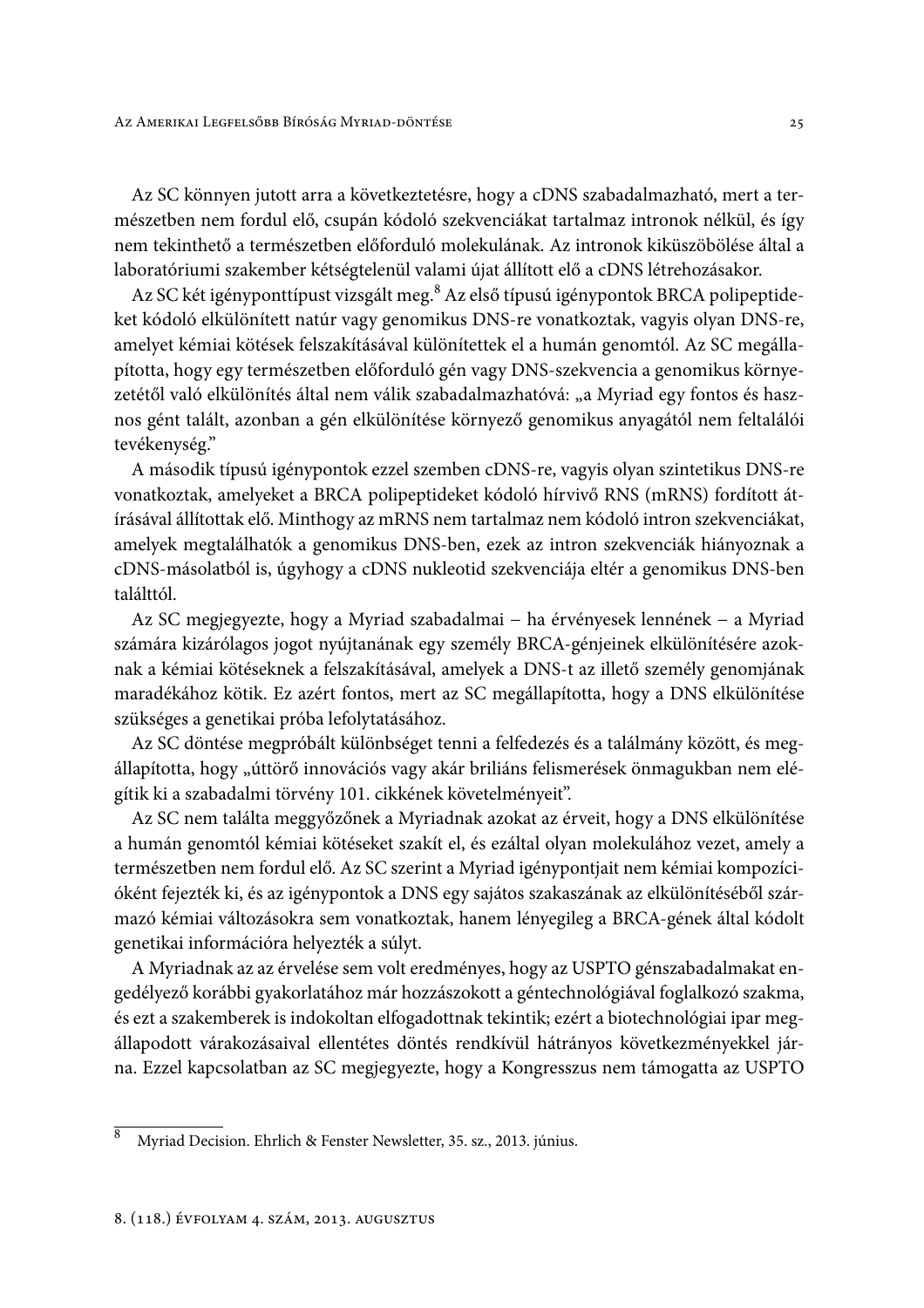génszabadalmakat engedélyező gyakorlatát. Emellett az USPTO gyakorlata nem volt kellő mértékben alátámasztható ahhoz, hogy továbbra is támogatható legyen az elkülönített DNS szabadalmazhatósága.

Az SC szerint a döntés nem vonatkozik a BRCA1 és a BRCA2 génre vonatkozó tudás új alkalmazásaira, és a döntés nem foglalkozik olyan DNS szabadalmazhatóságával sem, amelyben megváltoztatták a természetben előforduló nukleotidok sorrendjét, vagyis a Myriadnak számos igénypontja nem esett kifogás alá. A Myriad a döntés után úgy nyilatkozott, hogy a BRCA-elemző próbára vonatkozó 24 különböző szabadalmában még mintegy 500 érvényesíthető igénypontja van.

Az SC döntése hangsúlyozta, hogy a szabadalmi törvény 101. szakasza alapján csupán azok a gének (és az általuk kódolt információ) nem szabadalmazhatók, amelyeket elválasztottak az őket körülvevő genetikai anyagtól. Az SC azonban a 101. cikk alapján egyértelműen fenntartotta a BRCA1-szekvencia természetben elő nem forduló alakjának, vagyis a BRCA1 polipeptidet kódoló cDNS-nek a szabadalmazhatóságát. Ugyancsak szabadalmazhatók a BRCA1 vagy a BRCA2 gén új alkalmazására vonatkozó eljárásigénypontok, valamint az olyan DNS, amelyben megváltoztatták a természetben előforduló nukleotidok sorrendiét.<sup>9</sup>

Az új amerikai szabadalmi törvény (American Invents Act) rendelkezései alapján vizsgálva a szabadalmak érvényességét, a Myriad-döntés valószínűleg keresetek lavináját fogja megindítani génszekvenciákra vonatkozó amerikai szabadalmak érvénytelenítése céljából.

Ez a folyamat kétségtelenül közvetlenül fogja érinteni az olyan biotechnológiai vállalatokat, amelyek működésüket kizárólag a természetben előforduló DNS-szekvenciákra alapozzák, azonban nyilvánvalóan kevésbé fogja befolyásolni azokat a vállalatokat, amelyek az ilyen szekvenciák innovatív kombinációjára alapozzák ténykedésüket.

A Myriad-döntésnek azonnali hatása lehet egyes biotechnológiai társaságok meglévő szabadalmainak kezelésére különösen olyan cégek esetében, amelyek a diagnosztika és a személyre szabott gyógyszerek területén dolgoznak. A döntés más biotechnológiai cégeket rákényszeríthet, hogy átértékeljék jelenlegi szabadalmaikat, és a jövőben jobban támaszkodjanak DNS-alapú találmányaik kereskedelmi titkot képező részére. Pozitív fejlődést jelenthet azonban a biotechnológiai táraságok számára, hogy a cDNS alapú új gyógyító proteinek előállítására támaszkodhatnak. A döntés hosszú távú hatása a biotechnológia és az orvosi kutatás fejlődésére később válik majd világossá.<sup>10</sup>

A Myriad-döntés valószínű azonnali eredménye lesz, hogy az USPTO elővizsgálói megnövelt figyelemmel fogják ellenőrizni a DNS-szekvenciákra vonatkozó találmányok sza-

<sup>&</sup>lt;sup>9</sup> U.S. Supreme Court Hands Down Decision in Myriad. MKG Client Advisory, 2013. június 17.

 $10\,$ Supreme Court Rules Human Genes Cannot Be Patented. Sheldon Mak & Anderson Intellectual Property Law, 2013. június 25.: www.usip.com/Publications/EyeonIP/130625.html.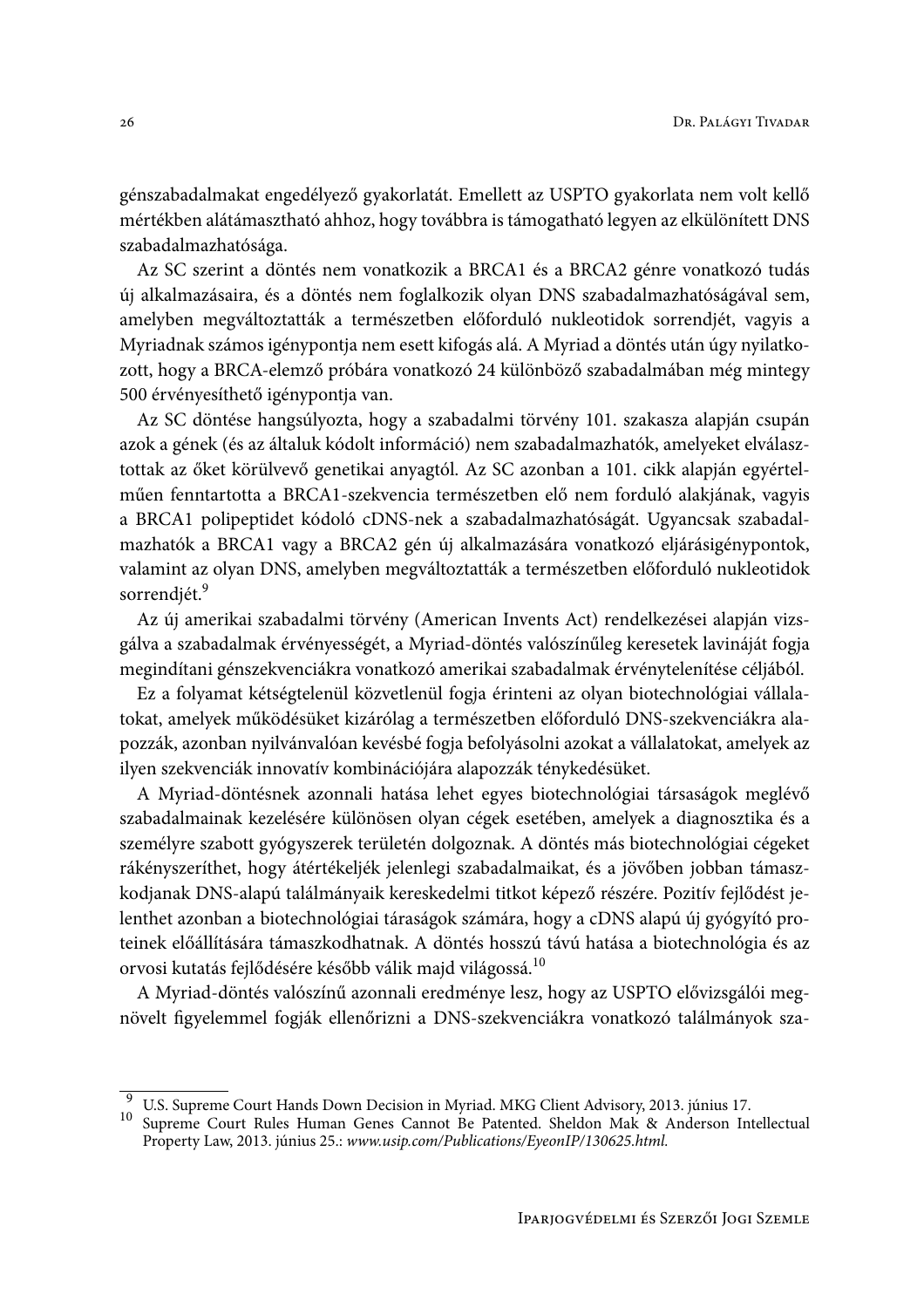badalmazhatóságát. Az USPTO már kiadott egy belső irányelvet,<sup>11</sup> amely azonban nem tartalmaz világos útmutatást arra nézve, hogy egyéb ügyekben hogyan kell alkalmazni a Myriad-döntést. Nyilvánvalóan hosszabb időnek, legalább egy-két évnek kell eltelnie ahhoz, hogy az esetjog megfelelő alapot szolgáltathasson az ilyen találmányokkal kapcsolatos joggyakorlat kialakulásához.

A Myriad-döntésben szereplő "természetben előforduló szekvenciák" a 101. cikk alapján "nem szabadalmazható találmányok" fogalomként nem fognak korlátozódni csupán a genomikus DNS-szekvenciákra, hanem egyéb, a természetben előforduló biomolekulák, így például az RNS-szekvenciák, a peptidek, a polipetidek, az antitestek és hasonlók szabadalmazhatóságát is befolyásolni fogják.

A Myriad-döntés egy további lépésnek tekinthető azon az úton, amelyet az SC a szabadalmi törvény 101. cikke alapján szabadalmazhatónak tekintendő találmányok újbóli meghatározása terén tett. Hasonló lépés volt a Bilski v. Kappos-ügyben<sup>12</sup> az üzleti módszerekre, valamint az elvont ötletekre és az adatfeldolgozásra vonatkozó találmányok szabadalmazhatóságának az SC által való negatív megítélése. A Mayo v. Prometheus-ügyben vizsgált, diagnosztikai eljárásra vonatkozó találmányok fentebb ismertetett elutasítása<sup>13</sup> összhangban van az SC most tárgyalt döntésével és azzal, hogy a 101. cikk alapján az SC szigorúbban kívánja meghatározni a szabadalmazható találmányt.

Az SC határozottan korlátozta döntését, látszólag helyet hagyva egyéb stratégiák igénylésének DNS-alapú találmányok esetén. A döntés megállapítja, hogy nem tárgyalja eljárási igénypontok szabadalmazhatóságát, hozzáfűzve, hogy ha a Myriad innovatív eljárást hozott volna létre gének manipulálására, miközben a BRCA1 és a BRCA2 gén után kutatott, valószínűleg eljárásszabadalomhoz jutott volna. Az SC világossá tette, hogy a döntés nem vonatkozik a Myriad szabadalmainak nem kifogásolt igénypontjaira. A döntés nem fogalmazott meg véleményt a szabadalmi törvény 101. cikkének a genetikai kód megváltoztatására irányuló alkalmazásáról sem.

Scalia bíró részben különvéleményt jelentett be, arra hivatkozva, hogy nem ért egyet a molekuláris biológia bizonyos "finom részleteivel", de egyetért azzal, hogy az elkülönített DNS megegyezik az emberi testben található DNS-sel.<sup>14</sup>

Az ACLU győzelmet ünnepelt, és azt írta weboldalára, hogy az érvénytelenített szabadalmak révén az SC egy fő akadályt szüntetett meg az egészségügy területén, annak további megértését téve lehetővé, hogy hogyan lehet betegségeket megelőzni és jobban kezelni.

<sup>&</sup>lt;sup>11</sup> USPTO Provides Guidance in Response to Myriad Decision. Sheldon Mak & Anderson Intellectual Property Law, 2013. június 26.: www.usip.com/Publications/EyeonIP/130625.html.

<sup>12</sup> Dr. Palágyi Tivadar: Külföldi iparjogvédelmi hírek. Iparjogvédelmi és Szerzői Jogi Szemle, 5. (115.) évf. 5. szám, 2010. október, p. 106.

 $13 \tI. m. (2).$ 

 $14 \frac{1}{1} \frac{1}{1} \frac{1}{1} \frac{1}{1} \frac{1}{1} \frac{1}{1} \frac{1}{1} \frac{1}{1} \frac{1}{1} \frac{1}{1} \frac{1}{1} \frac{1}{1} \frac{1}{1} \frac{1}{1} \frac{1}{1} \frac{1}{1} \frac{1}{1} \frac{1}{1} \frac{1}{1} \frac{1}{1} \frac{1}{1} \frac{1}{1} \frac{1}{1} \frac{1}{1} \frac{1}{1} \frac{1}{1} \frac{1}{1} \frac{1}{1} \frac{1}{1} \frac{1}{1} \frac{1}{1} \$